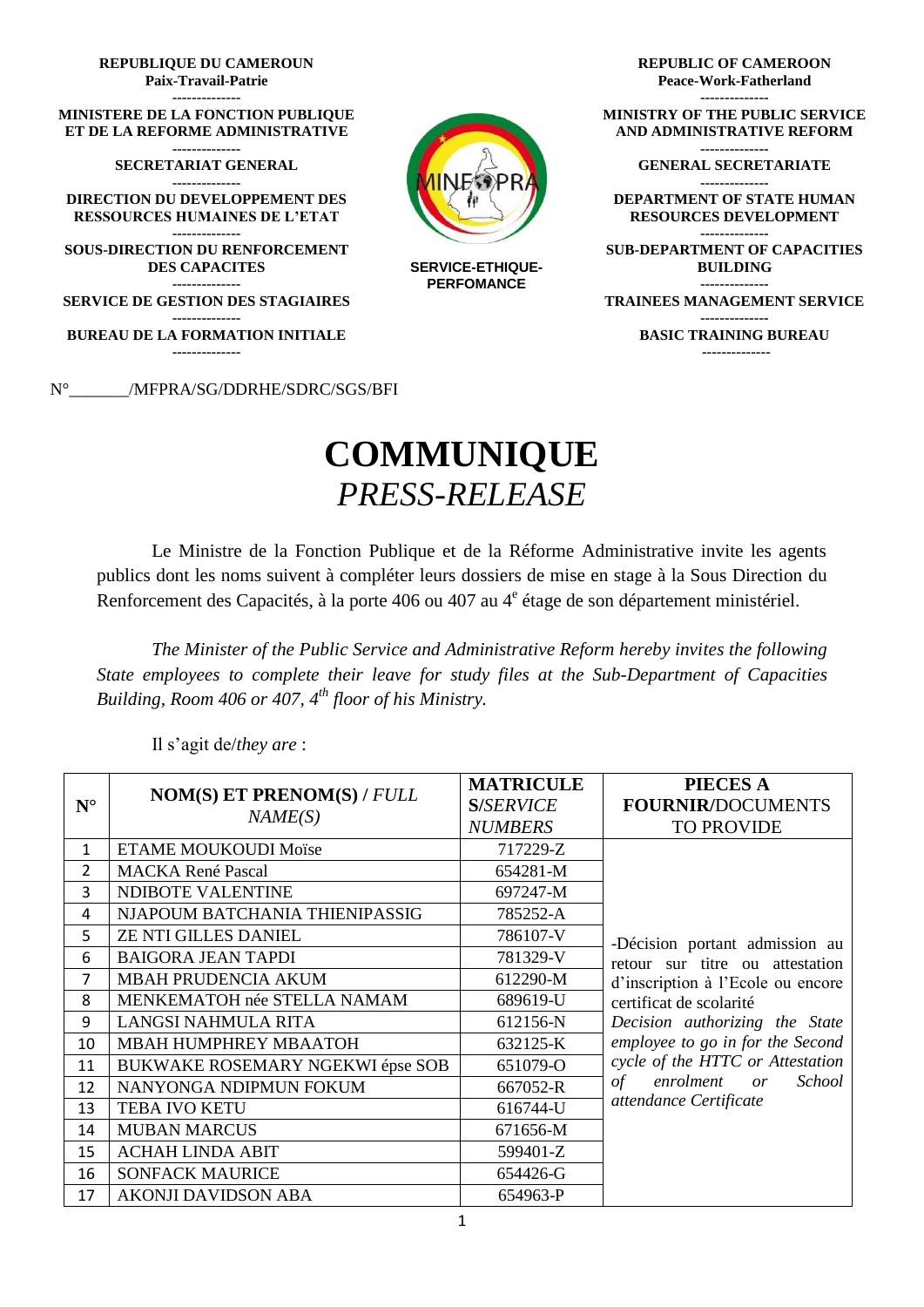| 18       | <b>EKOTO MONIQUE SOLANGE</b>    | 609333-M             |                                                                   |
|----------|---------------------------------|----------------------|-------------------------------------------------------------------|
| 19       | ATEMNKENG LANCHENDEM CIRO       | 650505-B             |                                                                   |
| 20       | <b>AYAMO DERICK AWANA</b>       | 622320-C             |                                                                   |
| 21       | <b>GHANI EDWIN WIRNGO</b>       | 702672-C             |                                                                   |
| 22       | NENKAM KENGNE ALPHONSE DIDERO   | 654352-I             |                                                                   |
| 23       | NGUEMETIA-FEUPI CYRILLE         | 680723-G             |                                                                   |
| 24       | NZOGOUM TANGUY MICHAEL          | 748289-P             |                                                                   |
| 25       | <b>TCHUENKAM ADELINE LAURE</b>  | 651596-C             |                                                                   |
| 26       | PENTCHOUA MARIUS ALAIN          | 632504-U             |                                                                   |
| 27       | NAFACK PASCAL DEJOLI            | 620291-Y             |                                                                   |
| 28       | <b>TIOMELA SIMPLICE</b>         | 617392-F             |                                                                   |
| 29       | AZEUMO NIATEBAA PIERRE MIRABEAU | 764842-E             |                                                                   |
| 30       | BOBYEGA née NDAWO VICTORINE     | 617123-F             |                                                                   |
| 31       | FOUTE TALLA ROGER MARTIAL       | 653486-L             |                                                                   |
| 32       | FRU PIUS NSOH                   | 650693-L             |                                                                   |
| 33       | <b>NAOUSSI JONAS</b>            | 680697-D             |                                                                   |
| 34       | NGUIKOU ROSALIE BLANDINE        | 717167-B             |                                                                   |
| 35       | <b>TCHOUKA HILLARION</b>        | 651592-L             |                                                                   |
| 36       | TSOPMO DONGMO LYDIE             | 647233-Z             |                                                                   |
| 37       | ZEBAZE TSAFACK EDMOND BRICE     | 770822-Y             |                                                                   |
| 38       | NZOUTCHO ELODIE                 | 756927-O             |                                                                   |
| 39       | KAHALGA LADY GOUARA CHRISTINE   | 786083-S             |                                                                   |
| 40       | TANUE TERENCE WANKAH            | 668240-M             |                                                                   |
| 41       | <b>KELESE MISPAH NDISE</b>      | 646410-X             |                                                                   |
| 42       | <b>MAMBU YVONNE GEHBI</b>       | 655033-N             |                                                                   |
| 43       | NTSOWATIET BRENDA SIRRI         | 697396-G             |                                                                   |
| 44       | PENN TEFA NGUM                  | 666895-J             |                                                                   |
|          | née TAMUNGANG EPHEMIA<br>NUTOTO |                      |                                                                   |
| 45       | <b>MAGHA</b>                    | 592157-V             | -Décision portant admission au<br>retour sur titre ou attestation |
| 46       | <b>AKONDI FRANCIS</b>           | 761076-W             | d'inscription à l'Ecole ou encore                                 |
| 47       | MABA SYLVIE CAROLE épse NKENGNE | 654380-S             | certificat de scolarité                                           |
| 48       | NFOR CONSTANCE KINYUI           | 695454-S             | Decision authorizing the State                                    |
| 49       | NFOR FREDERICK                  | 682852-L             | employee to go in for the Second                                  |
| 50       | NGENUE PRISCILA NDIFOR          | 650970-M             | cycle of the HTTC or Attestation                                  |
| 51       | NYAMALUM BANIJEOYE LILIAN       | 651833-Z             | enrolment<br>School<br>$\sigma f$<br>or                           |
| 52       | NYINGCHIA CLIVE NKENG           | 612566-J             | attendance Certificate                                            |
| 53       | WOUNA ETONG Grégoire Eric       | 783601-G             |                                                                   |
|          |                                 |                      |                                                                   |
| 54       | MARIANA NYANGHI MIH             | 672398-B             |                                                                   |
| 55       | <b>BERINYUY Francis KIVEN</b>   | 613709-G             |                                                                   |
| 56       | EDANG SUSAN AWERIYA             | 594270-R             |                                                                   |
| 57       | <b>ENOW HARRIKINS AWENEG</b>    | 651288-R             |                                                                   |
| 58       | <b>ERIC NKWI</b>                | 616354-J             |                                                                   |
| 59       | <b>MBANWEI JULIUS TEBECK</b>    | 650138-A             |                                                                   |
| 60       | NKEMASONG née NANJE NAOMI MESOE | 691151-U             |                                                                   |
| 61       | NSAYDOEDOEE YUMBUM NSAMBAM      | 593888-P             |                                                                   |
| 62       | TAKOH née GLADYS LUM WAMUCHO    | 677530-B             |                                                                   |
| 63       | <b>TAMBE DICKSON AJA</b>        | 612667-B             |                                                                   |
| 64       | <b>CHIATOH TITUS FUJUA</b>      | 610347-D             |                                                                   |
|          | FEKAMCHWI LILIAN NGUJIH         |                      |                                                                   |
| 65       | NJOKIKANG TCHE EMMANUEL         | 651305-J<br>651502-T |                                                                   |
| 66<br>67 | <b>NSOH ANDREAS</b>             | 608647-E             |                                                                   |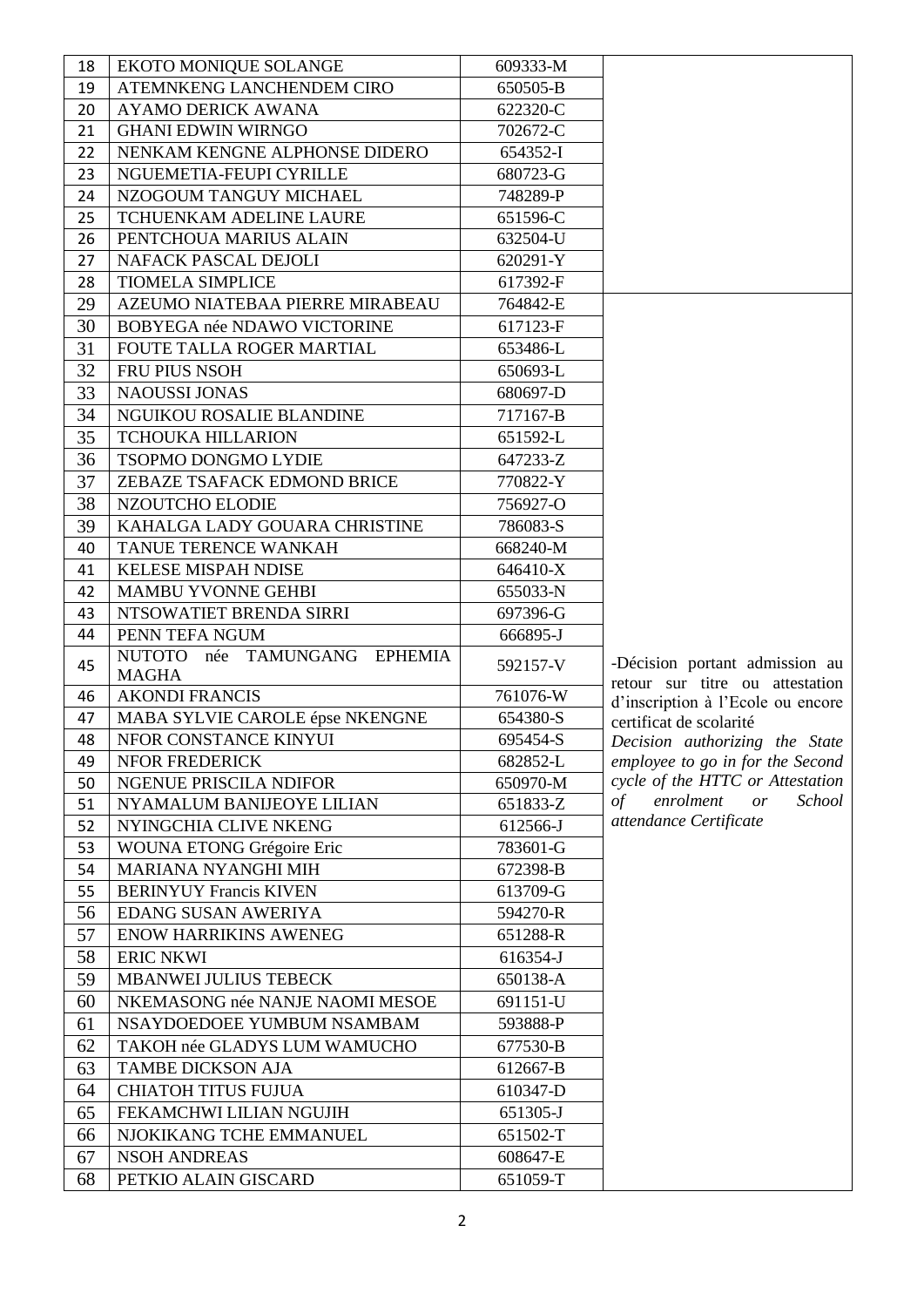| 69 | <b>SAMGWA INNOCENT</b>         | 655092-M |                                                                                                                                                                                                                                                                                                                                                                                                                                                                                                |
|----|--------------------------------|----------|------------------------------------------------------------------------------------------------------------------------------------------------------------------------------------------------------------------------------------------------------------------------------------------------------------------------------------------------------------------------------------------------------------------------------------------------------------------------------------------------|
| 70 | SELAMO ETIENNE FONYUY          | 654419-W |                                                                                                                                                                                                                                                                                                                                                                                                                                                                                                |
| 71 | <b>SIRIWA IMMACULATE</b>       | 685408-G |                                                                                                                                                                                                                                                                                                                                                                                                                                                                                                |
| 72 | NDJO NDJO JUSTE                | 780659-J | -Acte<br>de<br>recrutement/Recruitment<br><i>Instrument</i><br>-Dernier acte d'avancement/Copy<br>of last advancement instrument<br>-02 Fiches de renseignements/02<br>information sheets signed by the<br>competent service<br>- Decision authorizing the State<br>employee to go in for the Second<br>cycle of the HTTC or Attestation<br>of<br>enrolment<br>School<br>or<br>attendance Certificate<br>-Dernier bulletin de solde/last<br>pay slip                                           |
| 73 | ONDOUA ENGON STEVE ALEX        | 653884-G | de<br>-Acte<br>recrutement/<br>Recruitment instrument<br>-Dernier bulletin de solde/ last<br>pay slip<br>-02 Fiches de renseignements/02<br>information sheets signed by the<br>competent service                                                                                                                                                                                                                                                                                              |
| 74 | <b>AGBOR</b> épse ASHU EGBE    | 692750-K | -02 Fiches de renseignements/02<br>information sheets signed by the<br>competent service                                                                                                                                                                                                                                                                                                                                                                                                       |
| 75 | MBOUTWOUO YACOUBA              | 671007-Y | -Demande<br>timbrée/stamped<br>application<br>addressed<br>to<br><b>MINFOPRA</b><br>de<br>-Acte<br>recrutement/<br>Recruitment instrument<br>-Dernier<br>d'avancement/<br>acte<br>Copy of last advancement<br>-Dernier bulletin de solde/last<br>pay slip                                                                                                                                                                                                                                      |
| 76 | NDI DOUMBA CHRISTIAN           | Y-007379 | -02 Fiches de renseignements/02<br>information sheets signed by the<br>competent service                                                                                                                                                                                                                                                                                                                                                                                                       |
| 77 | DEUBOUE NGEUDEU ELIANE LAURE   | 616319-X | -Dernier<br>d'avancement/<br>acte<br>Copy of last advancement<br>-Dernier bulletin de solde/ last<br>pay slip                                                                                                                                                                                                                                                                                                                                                                                  |
| 78 | <b>CHENYUENDE MERCY EBIENE</b> | 695217-V | - -Décision portant admission au<br>retour sur titre ou attestation<br>d'inscription à l'Ecole ou encore<br>certificat de scolarité/ Decision<br>authorizing the State employee to<br>go in for the Second cycle of the<br><b>HTTC</b> or Attestation of enrolment<br>or School attendance Certificate<br>d'avancement<br>-Dernier<br>acte<br>/Copy of last advancement<br>-Dernier bulletin de solde/ last<br>pay slip<br>-02 Fiches de renseignements/02<br>information sheets signed by the |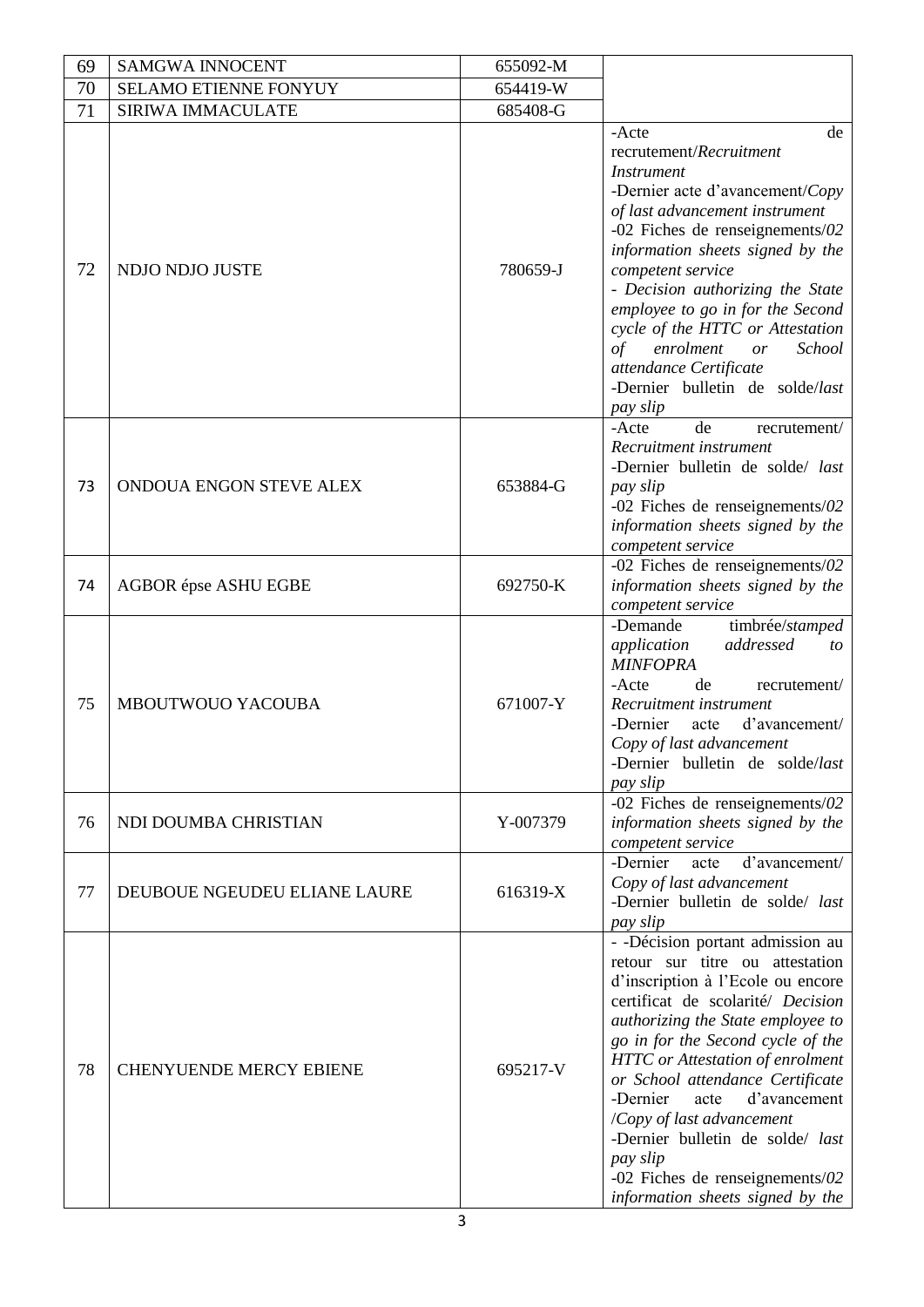|    |                                |          | competent service                                                                                                                                                                                                                                                                                                                                                                                                                                                                                                                                          |
|----|--------------------------------|----------|------------------------------------------------------------------------------------------------------------------------------------------------------------------------------------------------------------------------------------------------------------------------------------------------------------------------------------------------------------------------------------------------------------------------------------------------------------------------------------------------------------------------------------------------------------|
| 79 | WOUNA ETONG Grégoire Eric      | 783601-G | -Décision portant admission au<br>retour sur titre ou attestation<br>d'inscription à l'Ecole ou encore<br>certificat de scolarité/ - Decision<br>authorizing the State employee to<br>go in for the Second cycle of the<br><b>HTTC</b> or Attestation of enrolment<br>or School attendance Certificate<br>Absorption order or Contract of<br>employment<br>-Dernier bulletin de solde/ last<br>pay slip                                                                                                                                                    |
| 80 | DEUBOUE NGEUDEU ELIANE LAURE   | 616319-X |                                                                                                                                                                                                                                                                                                                                                                                                                                                                                                                                                            |
| 81 | DJOUELA DE TALLA MARIE NOEL    | 686357-K | du ministère utilisateur/<br>Avis                                                                                                                                                                                                                                                                                                                                                                                                                                                                                                                          |
| 82 | EKANI MENOUNGA FERDINAND BRICE | 734004-A | Opinion of the user ministry                                                                                                                                                                                                                                                                                                                                                                                                                                                                                                                               |
| 83 | NGOTJONB TETGA ANNIE CAROLE    | 622102-I |                                                                                                                                                                                                                                                                                                                                                                                                                                                                                                                                                            |
| 84 | <b>ELANGWE CELESTINE NANJE</b> | 646850-F |                                                                                                                                                                                                                                                                                                                                                                                                                                                                                                                                                            |
| 85 | <b>NAMEN LOUISE NSOM</b>       | 613297-M | -Décision portant admission au<br>retour sur titre ou attestation<br>d'inscription à l'Ecole ou encore<br>certificat de scolarité/ Decision<br>authorizing the State employee to<br>go in for the Second cycle of the<br>HTTC or Attestation of enrolment<br>or School attendance Certificate<br>Absorption order or Contract of<br>employment<br>-Dernier<br>d'avancement/<br>acte<br>Copy of last advancement<br>-Dernier bulletin de solde/last<br>pay slip<br>-02 Fiches de renseignements/02<br>information sheets signed by the<br>competent service |
| 86 | NGAMBY VINCENT EBENEZER        | 792626-R | d'avancement/<br>-Dernier<br>acte<br>Copy of last advancement<br>-02 Fiches de renseignements/02<br>information sheets signed by the<br>competent service                                                                                                                                                                                                                                                                                                                                                                                                  |
| 87 | DZEKEM BONAVENTURE SUIRU       | X-078444 | d'avancement/<br>-Dernier<br>acte<br>Copy of last advancement<br>-Dernier bulletin de solde/ last<br>pay slip<br>-02 Fiches de renseignements/02<br>information sheets signed by the<br>competent service                                                                                                                                                                                                                                                                                                                                                  |
| 88 | NDEH BLAISE NKUTIE             | 783401-N | -Demande<br>timbrée/<br>stamped<br>application<br>addressed<br>to<br><b>MINFOPRA</b><br>-Dernier<br>d'avancement/<br>acte<br>Copy of last advancement<br>-Dernier bulletin de solde/ last<br>pay slip                                                                                                                                                                                                                                                                                                                                                      |
| 89 | TAMAMBANG WILLIAM FOWAH        | 762537-R | timbrée/<br>-Demande<br>stamped<br>addressed<br>application<br>to<br><b>MINFOPRA</b><br>-Dernier<br>d'avancement/<br>acte                                                                                                                                                                                                                                                                                                                                                                                                                                  |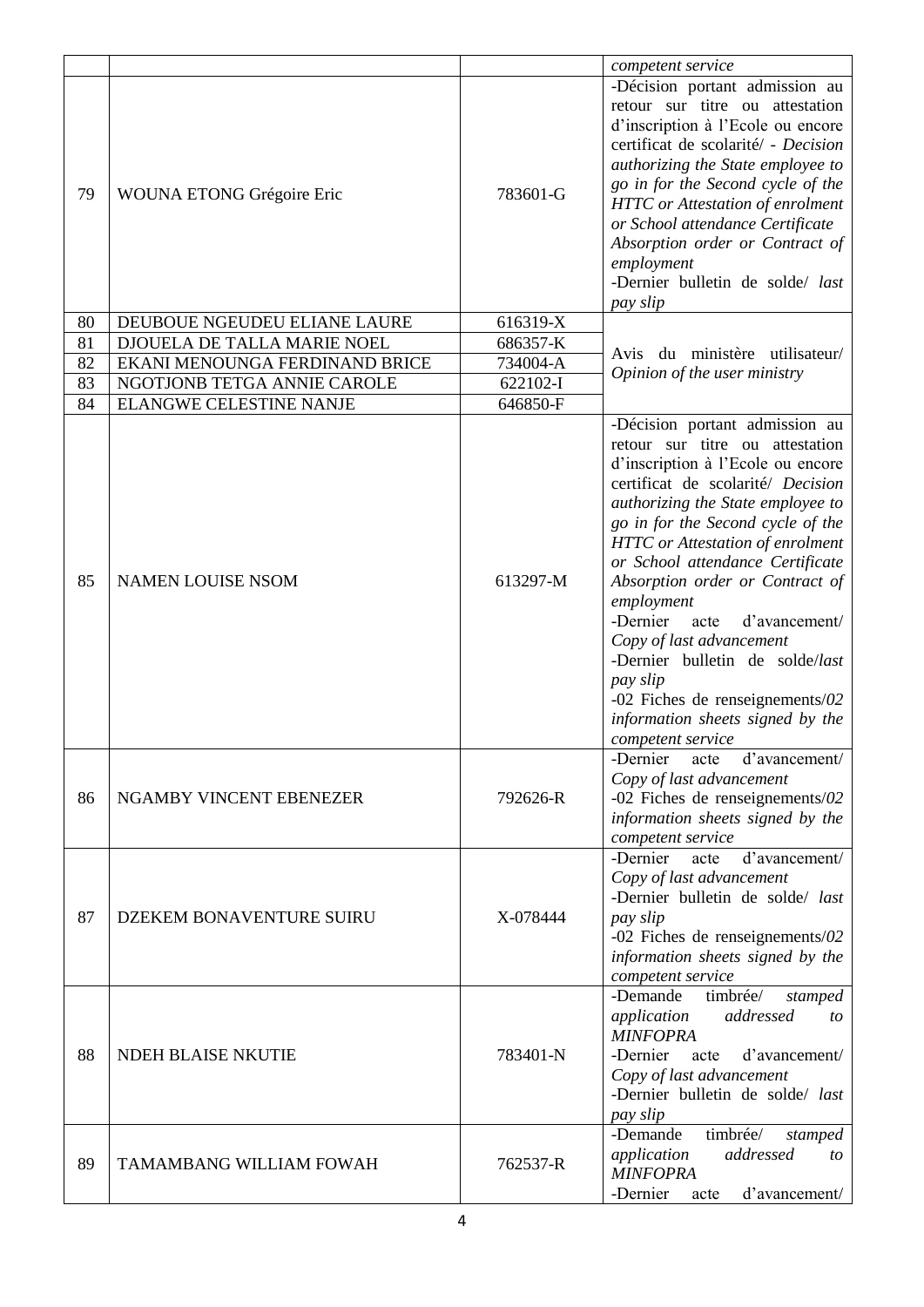|     |                                 |          | Copy of last advancement                                                                                                                                                                                                                          |
|-----|---------------------------------|----------|---------------------------------------------------------------------------------------------------------------------------------------------------------------------------------------------------------------------------------------------------|
| 90  | AYISSI KOA CHARLES OLIVIER OMER | 740431-V | -Demande<br>timbrée/<br>stamped<br>application<br>addressed<br>to<br><b>MINFOPRA</b><br>d'avancement/<br>-Dernier<br>acte<br>Copy of last advancement<br>-02 Fiches de renseignements/02<br>information sheets signed by the<br>competent service |
| 91  | NGONO ESSAMBA VERONIQUE         | 737803-T | -Acte<br>de<br>recrutement/<br>Recruitment instrument<br>-Dernier<br>acte d'avancement/<br>Copy of last advancement                                                                                                                               |
| 92  | <b>MBAPPA AKOUE DOROTHEE</b>    | 728193-F | recrutement/<br>-Acte<br>de<br>Recruitment instrument<br>-Dernier<br>acte<br>d'avancement/<br>Copie of last advancement<br>-Dernier bulletin de solde/ last<br>pay slip                                                                           |
| 93  | NZOUANKEU MVONDO PULCHERIE      | 622669-K | -02 Fiches de renseignements $/02$<br>information sheets signed by the<br>competent service<br>-Dernier bulletin de solde/ last<br>pay slip                                                                                                       |
| 94  | <b>AISATOU ROSETTE</b>          | 741455-Q | -Attestation<br>d'inscription<br>à<br>l'Ecole/Attestation of enrolment<br>at the school<br>-02 Fiches de renseignements/02<br>information sheets signed by the<br>competent service                                                               |
| 95  | <b>NGUFOR PHILOMENA</b>         | 652395-S | -02 Fiches de renseignements/02<br>information sheets signed by the<br>competent service                                                                                                                                                          |
| 96  | ETOUNDI ONDOA JEAN BERNARD      | 555043-V | -Acte<br>de<br>recrutement/<br>Recruitment instrument<br>-Dernier bulletin de solde/ last<br>pay slip<br>-02 Fiches de renseignements/02<br>information sheets signed by the<br>competent service                                                 |
| 97  | <b>ENGOLA MEDJO STEPHANE</b>    | 671869-D | -Dernier bulletin de solde/one<br>payship<br>-02 Fiches de renseignements/02<br>informations sheets signed by the<br>competent service                                                                                                            |
| 98  | MOSES MOFOR MOMOULOUH           | 561279-X | d'inscription<br>-Attestation<br>à<br>l'Ecole/Attestation of enrollment<br>at the school<br>-02 Fiches de renseignements/02<br>information sheets signed by the<br>competent service<br>-Dernier bulletin de solde/ last<br>pay slip              |
| 99  | <b>BERNARD TAME AZIE</b>        | 574679-U | d'inscription<br>-Attestation<br>à<br>l'Ecole/ Attestation of enrollment<br>at the school                                                                                                                                                         |
| 100 | ANYOU'A AVA'A LUC               | 668534-L | -02 Fiches de renseignements/02<br>information sheets signed by the                                                                                                                                                                               |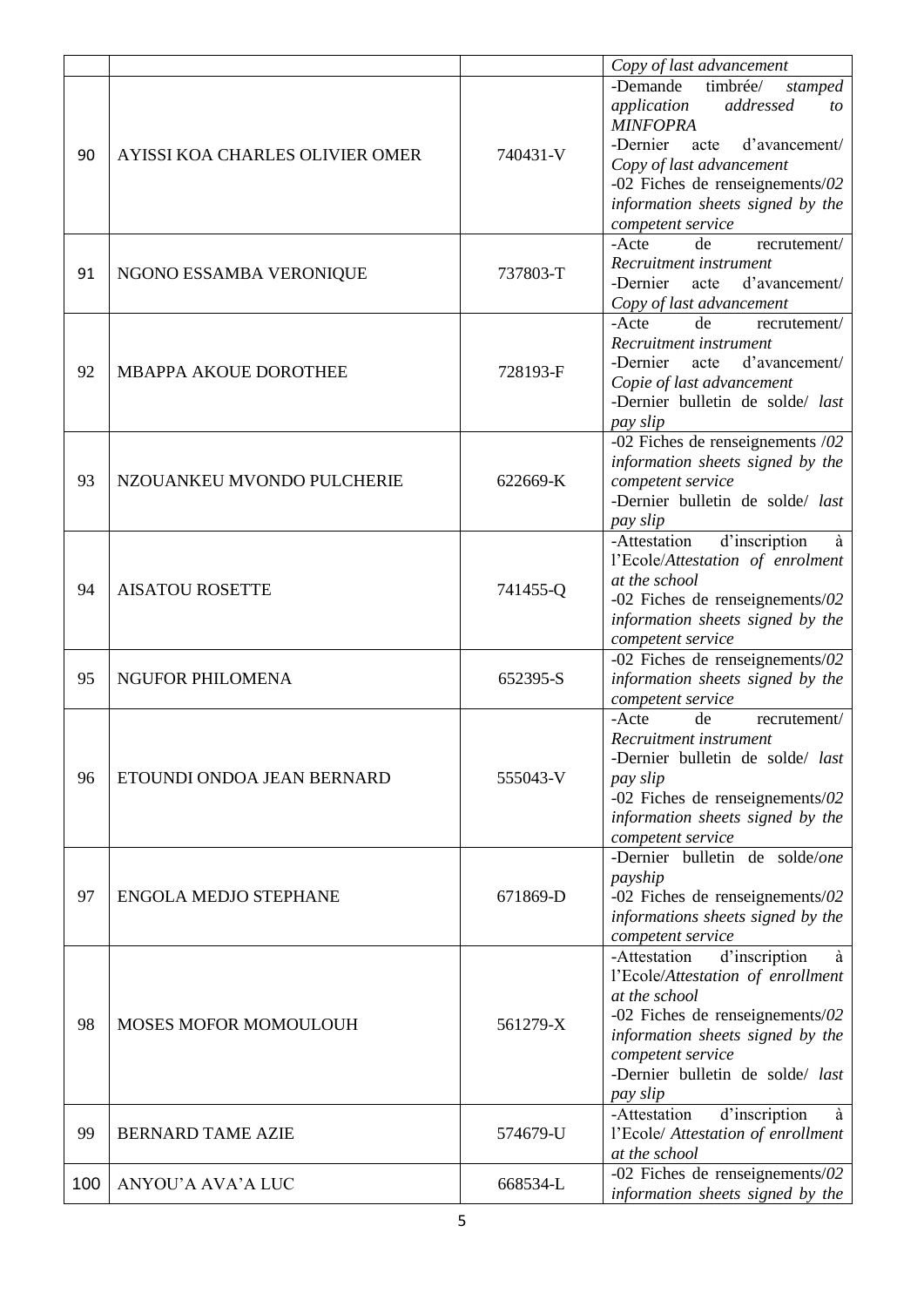|     |                                   |          | competent service                  |
|-----|-----------------------------------|----------|------------------------------------|
|     |                                   |          | -Dernier bulletin de solde/last    |
|     |                                   |          | pay slip                           |
|     |                                   |          | -Dernier acte d'avancement/copy    |
|     |                                   |          | of last advancement                |
|     |                                   |          | -Attestation d'inscription à       |
|     |                                   |          | l'Ecole/ attestation of enrolment  |
|     |                                   |          | at the school                      |
| 101 | <b>TCHIDEME BATMAI</b>            | 746321-I | -Bulletin de solde récent/last pay |
|     |                                   |          | slip                               |
|     |                                   |          | -Dernier bulletin de solde/last    |
| 102 | <b>DJAO LAMWE ALAIN</b>           | S-034349 | pay slip                           |
|     |                                   |          | -Dernier acte d'avancement/copy    |
|     |                                   |          | of last advancement                |
|     |                                   |          | -02 Fiches de renseignements/02    |
| 103 | TAFEN K JULIE DUTREILLE           | 674300-D | information sheets signed by the   |
|     |                                   |          | competent service                  |
|     |                                   |          | -Acte d'intégration ou             |
|     |                                   |          | contrat/Absorption instrument or   |
| 104 | <b>ISSAROU NGAYAWANAKA PIERRE</b> | 779086-N | Contract of employement            |
|     |                                   |          | -Dernier bulletin de solde/last    |
|     |                                   |          | pay slip                           |
|     |                                   |          | -02 Fiches de renseignements/ $02$ |
| 105 | NGUEGUIM ÉPSE AVODO ADELINE       | 583888-X | information sheets signed by the   |
|     | <b>LYDIE</b>                      |          | competent service                  |
|     |                                   |          | -02 Fiches de renseignements       |
|     |                                   |          |                                    |
|     |                                   | 674714-Z | conformes/02 information sheets    |
| 106 | <b>BATE AYUK MOSES</b>            |          | signed by the competent service    |
|     |                                   |          | Dernier acte d'avancement/copy     |
|     |                                   |          | of last advancement                |
|     |                                   |          | -02 Fiches de renseignements       |
| 107 | <b>TSIOTSOP LAMBOU DUCLAIR</b>    | 779269-W | conformes/02 information sheets    |
|     |                                   |          | signed by the competent service    |
| 108 | DAMFEU NÉE KENMEGNI NGOULE        | 589218-Y | -Dernier bulletin de solde/last    |
|     | <b>JEANNINE</b>                   |          | pay slip                           |
|     |                                   |          | -02 Fiches de renseignements       |
| 109 | <b>JONG BLAISE CHA</b>            | 651348-F | conformes/02 information sheets    |
|     |                                   |          | signed by the competent service    |
|     |                                   |          | -Acte de recrutement               |
| 110 | NGOULOURE MUHAMMED AZIZ           | J-780843 | /Recruitment instrument or         |
|     |                                   |          | Contract of employment             |
|     |                                   |          | -Acte de recrutement/              |
| 111 | <b>ZE MEKE SYLVAIN</b>            | 784867-X | Recruitment instrument or          |
|     |                                   |          | Contract of employment             |
|     | FOSSO TCHUANKAM ÉPSE MBAMFON      |          | -02 Fiches de renseignements       |
| 112 | <b>ROSE CLAIRE ARMELLE</b>        | 586548-B | conformes/02 information sheets    |
|     |                                   |          | signed by the competent service    |
|     |                                   |          | -02 Fiches de renseignements       |
|     |                                   |          | conformes/02 information sheets    |
| 113 | MENGUELE MIMBE ALAIN BASILE       | 675437-J | signed by the competent service    |
|     |                                   |          | -dernier acte d'avancement/copy    |
|     |                                   |          | of last advancement                |
|     |                                   |          | $-02$ Fiches de renseignements     |
|     |                                   |          | conformes/02 information sheets    |
| 114 | <b>ISMAILA HASSOUMI</b>           | 544717-Y | signed by the competent service    |
|     |                                   |          | -dernier acte d'avancement/copy    |
|     |                                   |          | of last advancement                |
| 115 | ATIMNIRAYE NYELADE RICHARD        | 757763-R | -02 Fiches de renseignements       |
|     |                                   |          |                                    |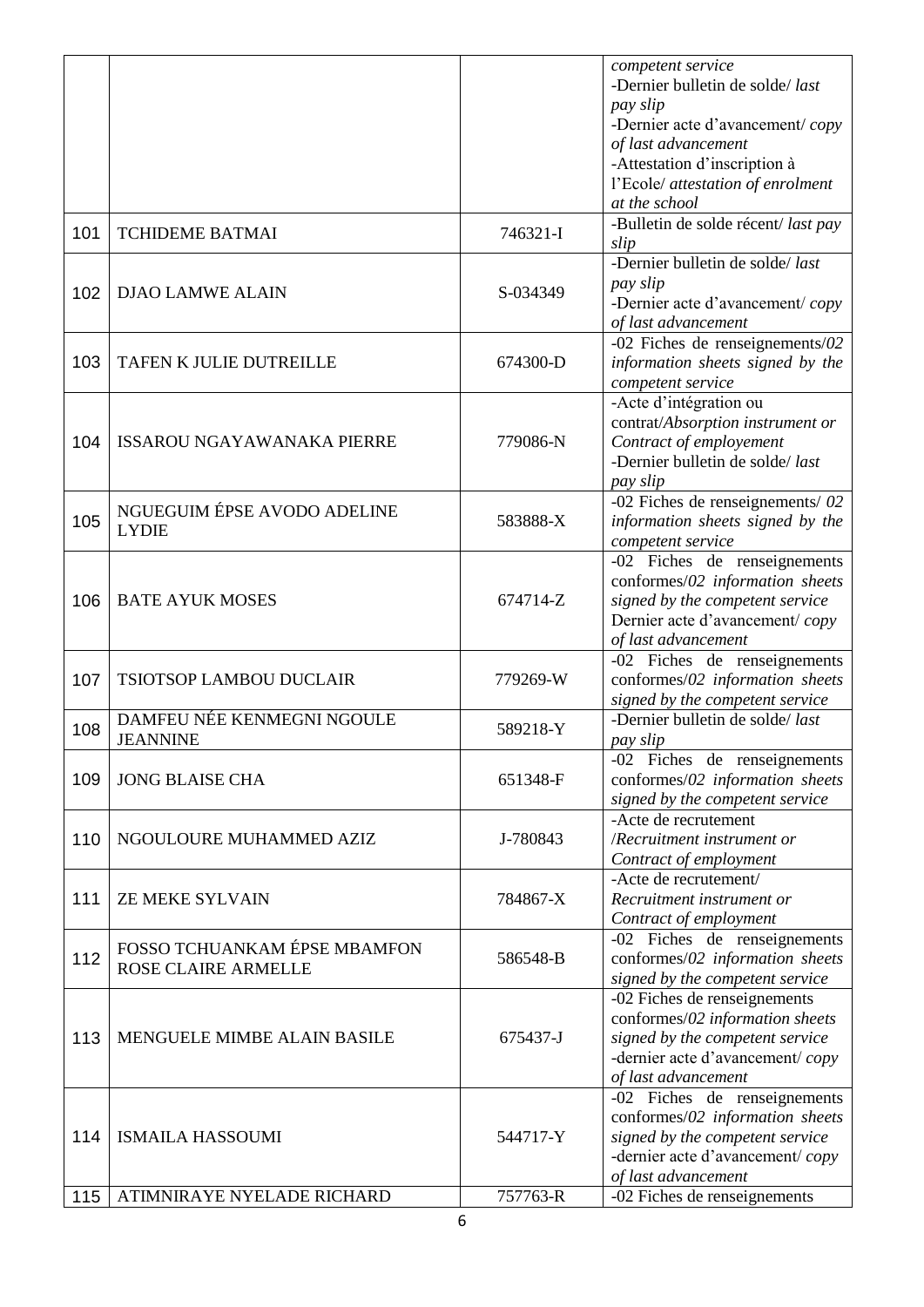|     |                                                  |          | conformes/02 information sheets<br>signed by the competent service                                                                                                                                                                                                                                                                                                 |
|-----|--------------------------------------------------|----------|--------------------------------------------------------------------------------------------------------------------------------------------------------------------------------------------------------------------------------------------------------------------------------------------------------------------------------------------------------------------|
| 116 | BITYEBIYA'A OYON PIERRETTE ANNIE<br>ÉPSE EVINA   | 556455-M | -02 Fiches de renseignements/02<br>information sheets signed by the<br>competent service<br>-dernier acte d'avancement/copy<br>of last advancement                                                                                                                                                                                                                 |
| 117 | NAIN AWO GILDA ÉPSE KUYAM KUKOI                  | M-047657 | -Dernier bulletin de solde/last<br>pay slip<br>-Dernier acte d'avancement/copy<br>of last advancement                                                                                                                                                                                                                                                              |
| 118 | TSAPTIET MARIE NOEL ÉPSE SAHA                    | 755051-Q | -Dernier bulletin de solde/last<br>pay slip<br>-Dernier d'acte d'avancement/<br>copy of last advancement                                                                                                                                                                                                                                                           |
| 119 | <b>TAMGA DAN EMMANUEL</b>                        | ECI      | -02 Fiches de renseignements/ $02$<br>information sheets signed by the<br>competent service<br>-Dernier bulletin de solde/last<br>pay slip<br>-Dernier acte d'avancement/copy<br>of last advancement<br>-acte de recrutement/Recruitment<br>instrument or Contract of<br>employment                                                                                |
| 120 | YOUNOUSSA ROUYA                                  | 560971-L | -02 Fiches de renseignements/02<br>information sheets signed by the<br>competent service<br>-Dernier bulletin de solde/last<br>pay slip<br>-Dernier acte d'avancement/copy<br>of last advancement<br>-Acte d'inscription à l'Ecole/<br>attestation of enrolment at the<br>school<br>-Acte de<br>recrutement/Recruitment<br>instrument or Contract of<br>employment |
| 121 | MANGA JEAN RICHARD ACHILE                        | 754876-Y | -02 Fiches de renseignements/02<br>information sheets signed by the<br>competent service<br>-Dernier acte d'avancement/copy<br>of last advancement                                                                                                                                                                                                                 |
| 122 | PETEPANG MONGKUO ÉPSE FOMOPA<br><b>VICTORINE</b> | 756352-B | -02 Fiches de renseignements/02<br>information sheets signed by the<br>competent service                                                                                                                                                                                                                                                                           |
| 123 | <b>LARA MENZE REINE LAVIE</b>                    | 760241-M | -02 Fiches de renseignements/02<br>information sheets signed by the<br>competent service                                                                                                                                                                                                                                                                           |
| 124 | <b>DOURGA CRÉPIN</b>                             | 729158-I | -02 Fiches de renseignements/02<br>information sheets signed by the<br>competent service<br>-Dernier acte d'avancement/copy<br>of last advancement                                                                                                                                                                                                                 |
| 125 | NANGWERI DIVINE FOMBA SAKWE                      | 702893-H | -02 Fiches de renseignements/02<br>information sheets signed by the<br>competent service                                                                                                                                                                                                                                                                           |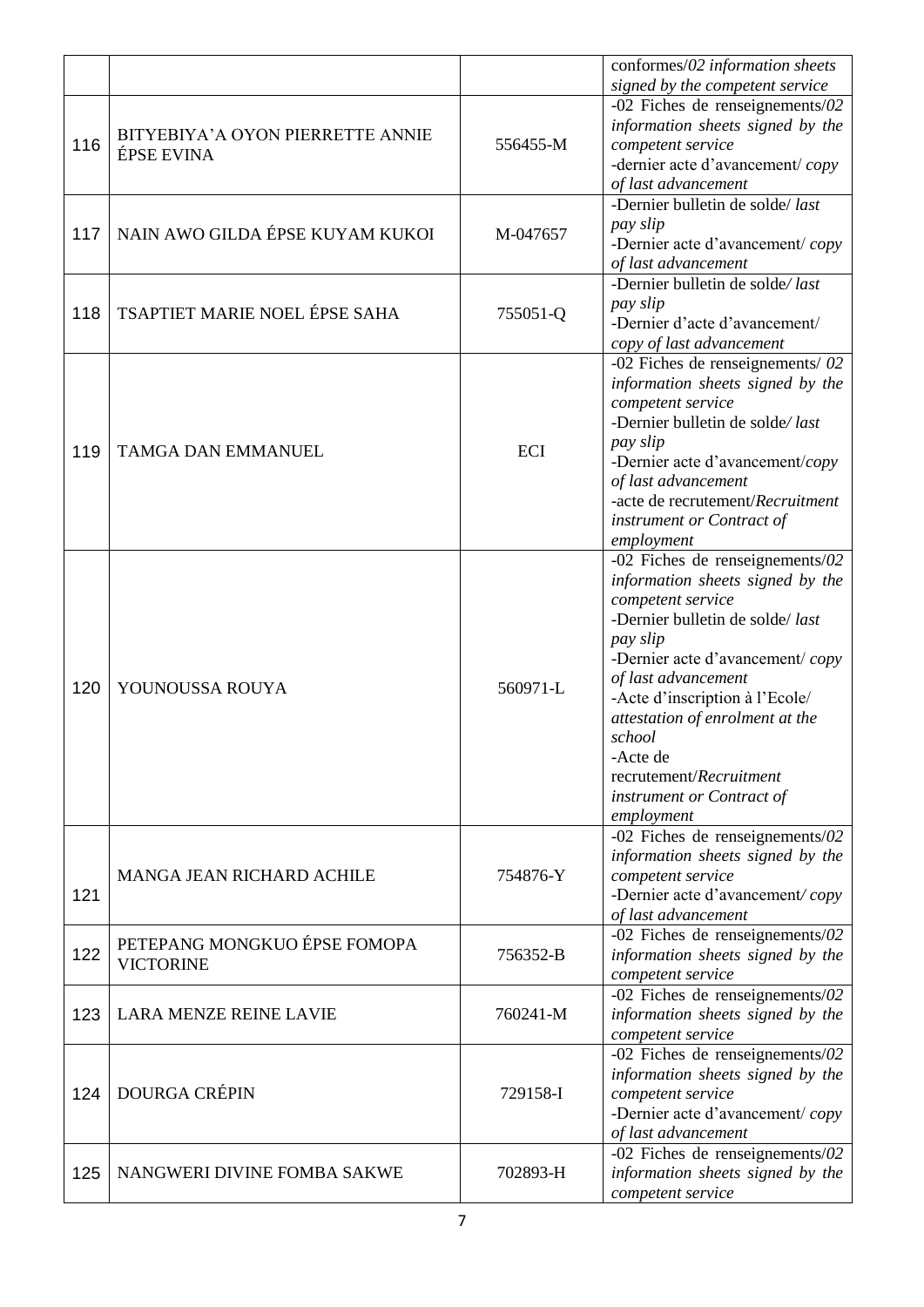|     |                                |          | -Dernier bulletin de solde/last              |
|-----|--------------------------------|----------|----------------------------------------------|
|     |                                |          | pay slip                                     |
|     | HAKOUA NGUELE KAM HUGUETTE     |          | -02 Fiches de renseignements/02              |
| 126 | <b>LAURE</b>                   | J-035143 | information sheets signed by the             |
|     |                                |          | competent service                            |
|     |                                |          | -02 Fiches de renseignements/02              |
| 127 | NGUELE OTYE SIMON IDRISS       | Q-012692 | information sheets signed by the             |
|     |                                |          | competent service                            |
|     |                                |          | -Attestation d'inscription à                 |
| 128 | FOYANG NOUBISSIE ARNAUD        | 696976-J | l'Ecole/ attestation of enrolment            |
|     |                                |          | at the school                                |
|     |                                |          | -02 Fiches de renseignements/02              |
|     |                                |          | information sheets signed by the             |
| 129 | <b>ESSOUMA MICKAEL</b>         | X-038801 | competent service                            |
|     |                                |          | -Dernier acte d'avancement/copy              |
|     |                                |          | of last advancement                          |
|     |                                |          | -Dernier bulletin de solde/last              |
|     |                                |          | pay slip                                     |
|     |                                |          | -Acte de                                     |
| 130 | TAMOKENG LADISLUS NKENGAFAC    | 739514-U | recrutement/Recruitment                      |
|     |                                |          | instrument or Contract of                    |
|     |                                |          | employement                                  |
|     |                                |          | -02 Fiches de renseignements/02              |
| 131 | <b>LAMWE MICHEL</b>            | 717401-Y | information sheets signed by the             |
|     |                                |          | competent service                            |
|     |                                |          | -Dernier bulletin de solde/last              |
|     |                                |          | pay slip                                     |
| 132 | <b>SAMA BABILA CARLSON</b>     |          | -Acte de recrutement/                        |
|     |                                |          | Recruitment instrument or                    |
|     |                                |          | Contract of employement                      |
|     |                                |          | -02 fiches de Renseignements/02              |
| 133 | <b>CLAUDIUS WANYEH</b>         | 745131-W | information sheets signed by the             |
|     |                                |          | competent service                            |
|     |                                |          | -Attestation<br>d'inscription<br>à           |
|     |                                |          | l'école/ attestation of enrolment            |
|     |                                |          | at the school                                |
|     |                                |          | -02 fiches de renseignements/ $02$           |
| 134 | NGWANA BIH EVANS MABEL         | E-029774 | information sheets signed by the             |
|     |                                |          |                                              |
|     |                                |          | competent service                            |
|     |                                |          | -dernier acte d'avancement/copy              |
|     |                                |          | of last advancement                          |
| 135 | <b>MPOLA</b> Joseph Olivier    | 750575-M | Inscription à l'école/ attestation           |
|     |                                |          | of enrolment at the school                   |
|     |                                |          | $\overline{-02}$ fiches de renseignements/02 |
| 136 | <b>NOULLA Martin</b>           | 695869-Y | information sheets signed by the             |
|     |                                |          | competent service                            |
| 137 | <b>IHINACK</b> Severin         | 742020-M | -Bulletin de solde/ pay slip                 |
|     |                                |          | -02 fiches de renseignements/02              |
| 138 | <b>TCHOUDEMOU Boris Didier</b> | 700807-F | information sheets signed by the             |
|     |                                |          | competent service                            |
|     |                                |          | -02 fiches de renseignements/02              |
| 139 | <b>NGUENG NTI Esther</b>       | 704219-V | information sheets signed by the             |
|     |                                |          | competent service                            |
| 140 | MAKUETCHE SOH Eugénie          | F-028972 | -Bulletin de solde/ pay slip                 |
|     |                                |          | d'inscription<br>-Attestation<br>à           |
| 141 | KAMSU Élisée Édouard           | 754853-O | l'école/ attestation of enrolment            |
|     |                                |          | at the school                                |
| 142 | FODJOU Judith                  | 714439-I | s'inscription<br>-Attestation<br>à           |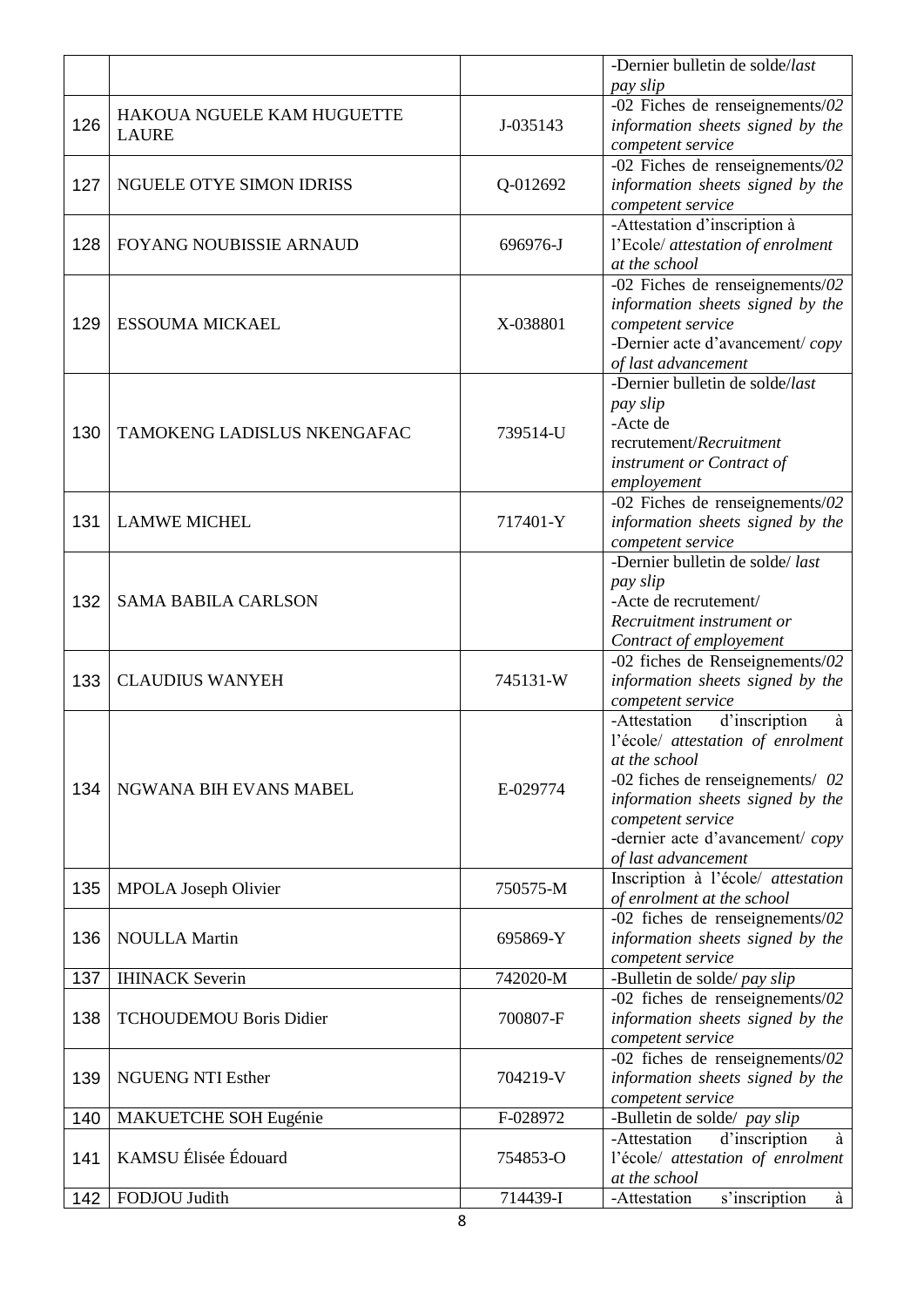|     |                                                                                          |          | l'école/ attestation of enrolment<br>at the school                                                                                                                                                                                                                                 |
|-----|------------------------------------------------------------------------------------------|----------|------------------------------------------------------------------------------------------------------------------------------------------------------------------------------------------------------------------------------------------------------------------------------------|
| 143 | FOSSI épouse HAPPI Mireille Arlette                                                      | 682685-D | -02 fiches de renseignements/02<br>information sheets signed by the<br>competent service                                                                                                                                                                                           |
| 144 | MOFORLOH NGWENYI Patience                                                                | F-003569 | -Attestation<br>s'inscription<br>à<br>l'école/ attestation of enrolment<br>at the school                                                                                                                                                                                           |
| 145 | LOKO née KETCHANKEU Virginie                                                             | 695759-F | -02 fiches de renseignements/02<br>information sheets signed by the<br>competent service                                                                                                                                                                                           |
| 146 | MAKOUNG GUELAK'HA Claudia Christelle                                                     | 750210-J | -02 fiches de renseignements/02<br>information sheets signed by the<br>competent service                                                                                                                                                                                           |
| 147 | <b>OUETHY</b><br><b>NANA</b><br><b>PETCHADJI</b><br>épouse<br>NGUSSIE Mireille Jackie    |          | -Bulletin de Solde/ pay slip                                                                                                                                                                                                                                                       |
| 148 | <b>NDAGHA EKIAMBERE Stanley</b>                                                          | 698647-W | -Bulletin solde/ Pay slip                                                                                                                                                                                                                                                          |
| 149 | BILONG, née NGENGI PANGETNA Hortense                                                     | 749300-O | -02 fiches de renseignements/02<br>information sheets signed by the<br>competent service<br>-un bulletin de solde/ one pay slip                                                                                                                                                    |
| 150 | METSEGOUM PANGUIEN Irène                                                                 | 750449-X | -02 fiches de renseignements/02<br>information sheets signed by the<br>competent service                                                                                                                                                                                           |
| 151 | <b>ABIMNUI WAYIH Patience</b>                                                            | 698077-L | -Bulletin de solde/ pay slip                                                                                                                                                                                                                                                       |
| 152 | <b>NDZIE TOULOU Aimée Gertrude</b>                                                       | 733497-N | -02 fiches de renseignements/02<br>information sheets signed by the<br>competent service                                                                                                                                                                                           |
| 153 | <b>DONFACK Pauline Martine</b>                                                           | 681933-J | -Bulletin de solde/ pay slip<br>-02 fiches de renseignements/02<br>information sheets signed by the<br>competent service                                                                                                                                                           |
| 154 | NGONE épouse EDJIMBE Henriette Ines                                                      | 651810-X | -02 fiches de renseignements/02<br>information sheets signed by the<br>competent service                                                                                                                                                                                           |
| 155 | <b>KAMGA SIMO Blaise</b>                                                                 | 748110-X | -Bulletin de sold/pay slip<br>-02 fiches de renseignements/02<br>information sheets signed by the<br>competent service                                                                                                                                                             |
| 156 | <b>NARMAI</b> Marcel                                                                     | 752191-M | d'Inscription<br>-Attestation<br>à<br>publication<br>l'Ecole<br>des<br>ou<br>résultats/ attestation of enrolment<br>at the school or publication of<br>results                                                                                                                     |
| 157 | <b>KINGUE NAKA Henry</b>                                                                 | 570283-G | -02 fiches de renseignements/02<br>information sheets signed by the<br>competent service<br>-bulletin de solde/ pay slip<br>-Intégration<br><sub>ou</sub><br>contrat/absorption instrument or<br>Contract of employement<br>-Dernier acte d'avancement/copy<br>of last advancement |
| 158 | ETSEGOU GUIGOUME Christian                                                               | 779156-T | d'Inscription<br>-Attestation<br>à<br>l'Ecole/ attestation of enrolment<br>at the school                                                                                                                                                                                           |
| 159 | <b>MANGA</b><br><b>EMANA</b><br><b>EYENGA</b><br><b>ZIBI</b><br>née<br>Charlotte Désirée | 651151-U | d'inscription<br>-Attestation<br>à<br>l'Ecole/ attestation of enrolment                                                                                                                                                                                                            |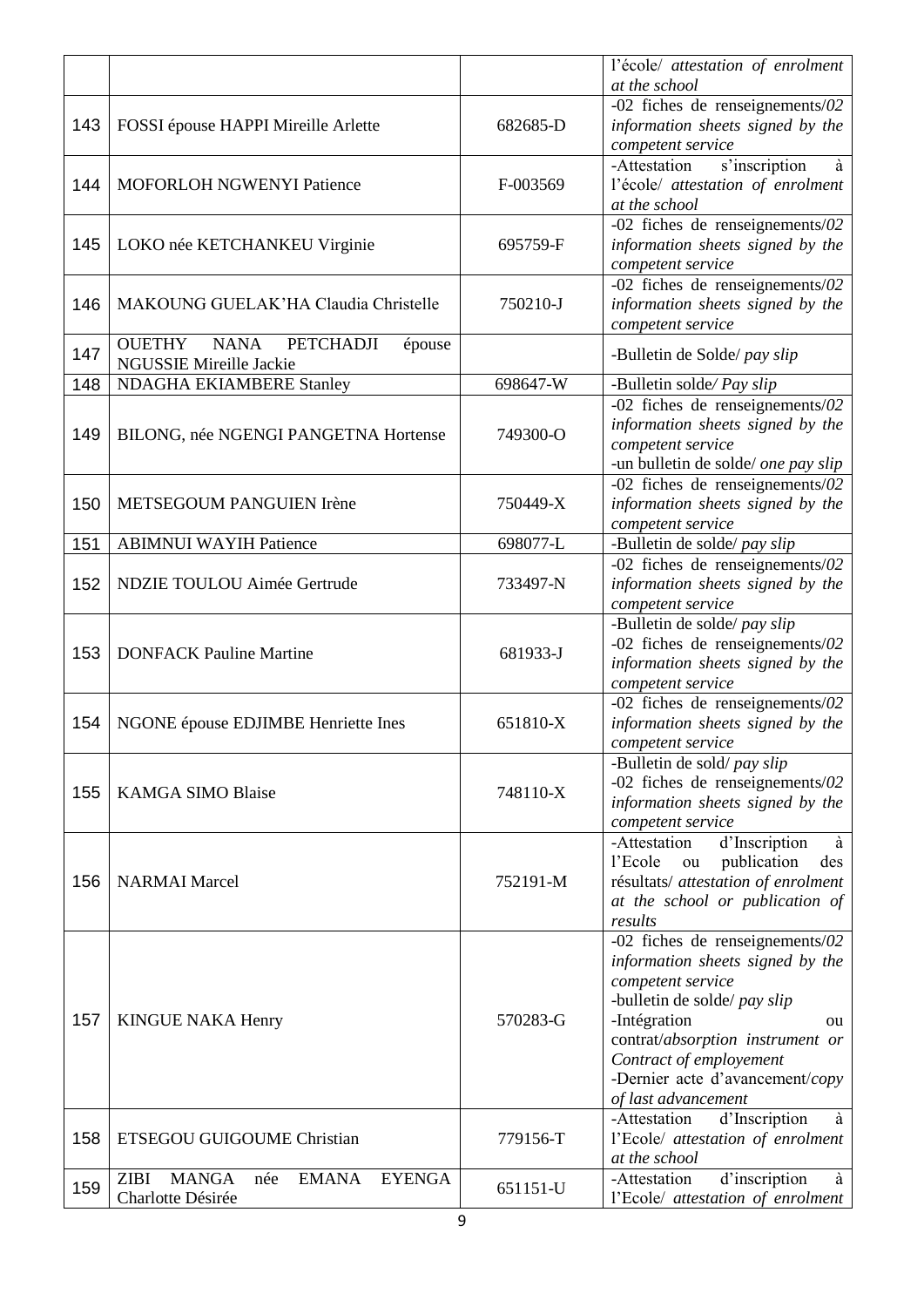|     |                                 |          | at the school                                                                                                                                                                                                                                                                              |
|-----|---------------------------------|----------|--------------------------------------------------------------------------------------------------------------------------------------------------------------------------------------------------------------------------------------------------------------------------------------------|
| 160 | MAISSANGA BOUDOUM Léopold       | 762246-O | -Attestation<br>d'Inscription<br>à<br>l'Ecole<br>publication<br>des<br>ou<br>résultats/attestation of enrolment<br>at the school or publication of                                                                                                                                         |
|     |                                 |          | results                                                                                                                                                                                                                                                                                    |
| 161 | <b>NARCIS</b>                   | 696352-M | -Attestation<br>d'inscription<br>à<br>certificat<br>l'école<br>de<br>ou<br>scolarité/Attestation of enrolment<br>or School attendance Certificate                                                                                                                                          |
| 162 | NDZEFON RODRIGUR MONYUYTA-AH    | 723688-W | -Dernier acte d'avancement/copy<br>of last advancement<br>-02 Fiches de renseignements/02<br>information sheets signed by the<br>competent service<br>-Attestation<br>d'inscription<br>à<br>l'Ecole/ Attestation of enrolment<br>or School attendance Certificate                          |
| 163 | NKODO MBIA DÉSIRÉE              | 682888-X | -Dernier bulletin de solde/ last<br>pay slip<br>-02 Fiches de renseignements/02<br>information sheets signed by the<br>competent service<br>-Attestation<br>d'inscription<br>à<br>l'Ecole/ attestation of enrolment<br>at the school or publication of<br>results                          |
| 164 | <b>TCHWENKO NANA ROGER</b>      | Z-031344 | -02 Fiches de renseignements/02<br>information sheets signed by the<br>competent service                                                                                                                                                                                                   |
| 165 | KUE PETOU ROKIS MALQUAIRE       |          | -Demande<br>timbrée/<br>stamped<br>addressed<br>application<br>to<br><b>MINFOPRA</b><br>d'intégration<br>-Acte<br>signé/<br>Recruitment<br>instrument<br>or<br>Contract of employment<br>-Dernier bulletin de solde/ pay<br>slip<br>-Dernier acte d'avancement/copy<br>of last advancement |
| 166 | ETTA OBI ELISABETH              | 32742-M  | -02 Fiches de renseignements/02<br>information sheets signed by the<br>competent service<br>-Attestation<br>d'inscription<br>à<br>l'Ecole/ attestation of enrolment<br>at the school or publication of<br>results                                                                          |
| 167 | <b>MBELE PAULINE CHRISTIANE</b> | 615010-S | -Avis du ministère utilisateur/<br>Opinion of the user ministry<br>-02 Fiches de renseignements/02<br>information sheets signed by the<br>competent service                                                                                                                                |
| 168 | KENGNE NGUMTE BERNARD NICAIRE   | 584490-M | -Avis du ministère utilisateur/<br>Opinion of the user ministry<br>-02 Fiches de renseignements/02<br>information sheets signed by the<br>competent service                                                                                                                                |
|     | EBENE BLANDINE CLARISSE         | 588864-Z | -Avis du ministère utilisateur/                                                                                                                                                                                                                                                            |
|     |                                 |          |                                                                                                                                                                                                                                                                                            |